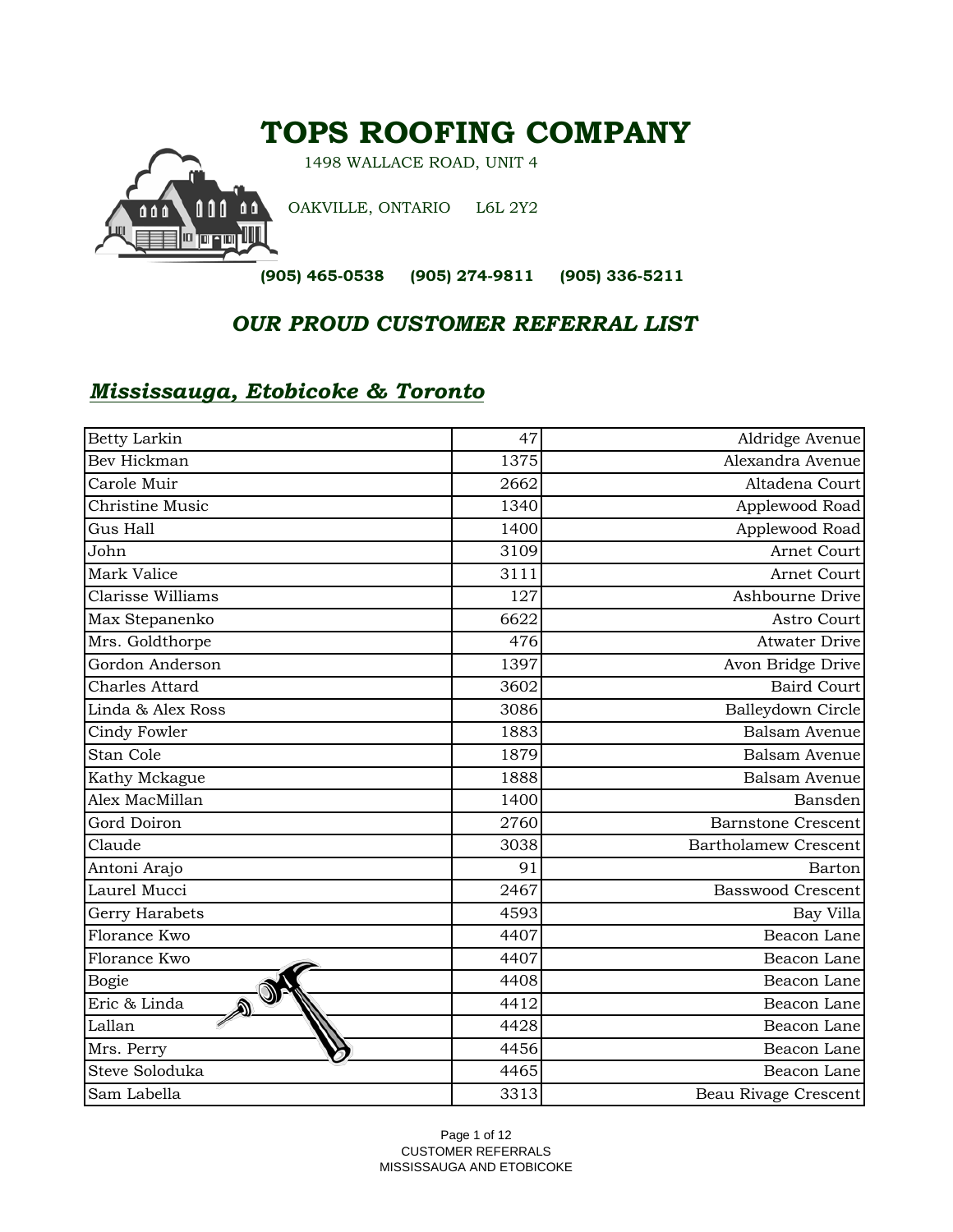| Dave Harford/Julie Spasuk | 3317 | Beau Rivage Crescent        |
|---------------------------|------|-----------------------------|
| Daniel Tullo              | 3321 | Beau Rivage Crescent        |
| Joe Pereira               | 3330 | <b>Beau Rivage Crescent</b> |
| K.R. Geissler             | 3334 | Beau Rivage Crescent        |
| Farid Khan                | 3350 | <b>Beau Rivage Crescent</b> |
| Adriana & Robert Maffei   | 3353 | Beau Rivage Crescent        |
| Dosu Medhora              | 3389 | <b>Beau Rivage Crescent</b> |
| Ali Mohammed              | 3393 | Beau Rivage Crescent        |
| Monica Wright             | 3422 | <b>Beau Rivage Crescent</b> |
| Bonnie & Robert Meo       | 3446 | Beau Rivage Crescent        |
| Lisa & David Beechener    | 3469 | Beau Rivage Crescent        |
| <b>Betty Kuk</b>          | 3492 | <b>Beau Rivage Crescent</b> |
| <b>Edith Hems</b>         | 124  | <b>Beaver Bend Crescent</b> |
| Jane Wahay                | 3900 | <b>Beechnut Row</b>         |
| Mr. Mowatt                | 962  | Beechwood Avenue            |
| Nick Nalfetta             | 2293 | <b>Bejay Court</b>          |
| John & Joan Buda          | 2228 | <b>Belfast Crescent</b>     |
| Elise Lepine              | 5723 | <b>Bell Harbour Drive</b>   |
| Neil Hobson               | 5776 | <b>Bell Harbour Drive</b>   |
| Anne Bishop               | 3569 | <b>Belvedere Crescent</b>   |
| Ed & Helene Kohl          | 3573 | <b>Belvedere Crescent</b>   |
| Julie Lysy                | 3579 | <b>Belvedere Crescent</b>   |
| Mr. Young                 | 846  | Bexhill Road                |
| Mrs. Howard               | 2704 | <b>Birch Crescent</b>       |
| Mrs. Patton               | 2710 | <b>Birch Crescent</b>       |
| Mr. Rodd                  | 1467 | <b>Birchwood Drive</b>      |
| Mrs. Russell              | 1485 | <b>Birchwood Drive</b>      |
| c/o Chris                 | 1495 | <b>Blythe Road</b>          |
| Terry Hymans              | 3357 | <b>Bobwhite Mews</b>        |
| Kevin Fox                 | 49   | Bonham Road                 |
| Mr. Cordeiro              | 50   | Bonham Road                 |
| Neighbour                 | 53   | Bonham Road                 |
| Monica                    | 61   | Bonham Road                 |
| Mr. Fotheringham          | 62   | Bonham Road                 |
| Pierce                    | 66   | Bonham Road                 |
| Mr. Watts                 | 70   | Bonham Road                 |
| <b>Beverly Young</b>      | 2268 | <b>Bonner Road</b>          |
| Nick Tsangaris            | 1831 | Bonnymede Drive             |
| <b>John Harress</b>       | 1956 | Bonnymede Drive             |
| Leon Johnson              | 1958 | Bonnymede Drive             |
| Mr. & Mrs. Hager          | 2250 | <b>Bostock Crescent</b>     |
| <b>Stuart Gray</b>        | 2044 | <b>Breezy Brae Drive</b>    |
| Frances & Maharaj Kapur   | 3351 | <b>Brett Road</b>           |
| Mr. Brewitt               | 3387 | <b>Brett Road</b>           |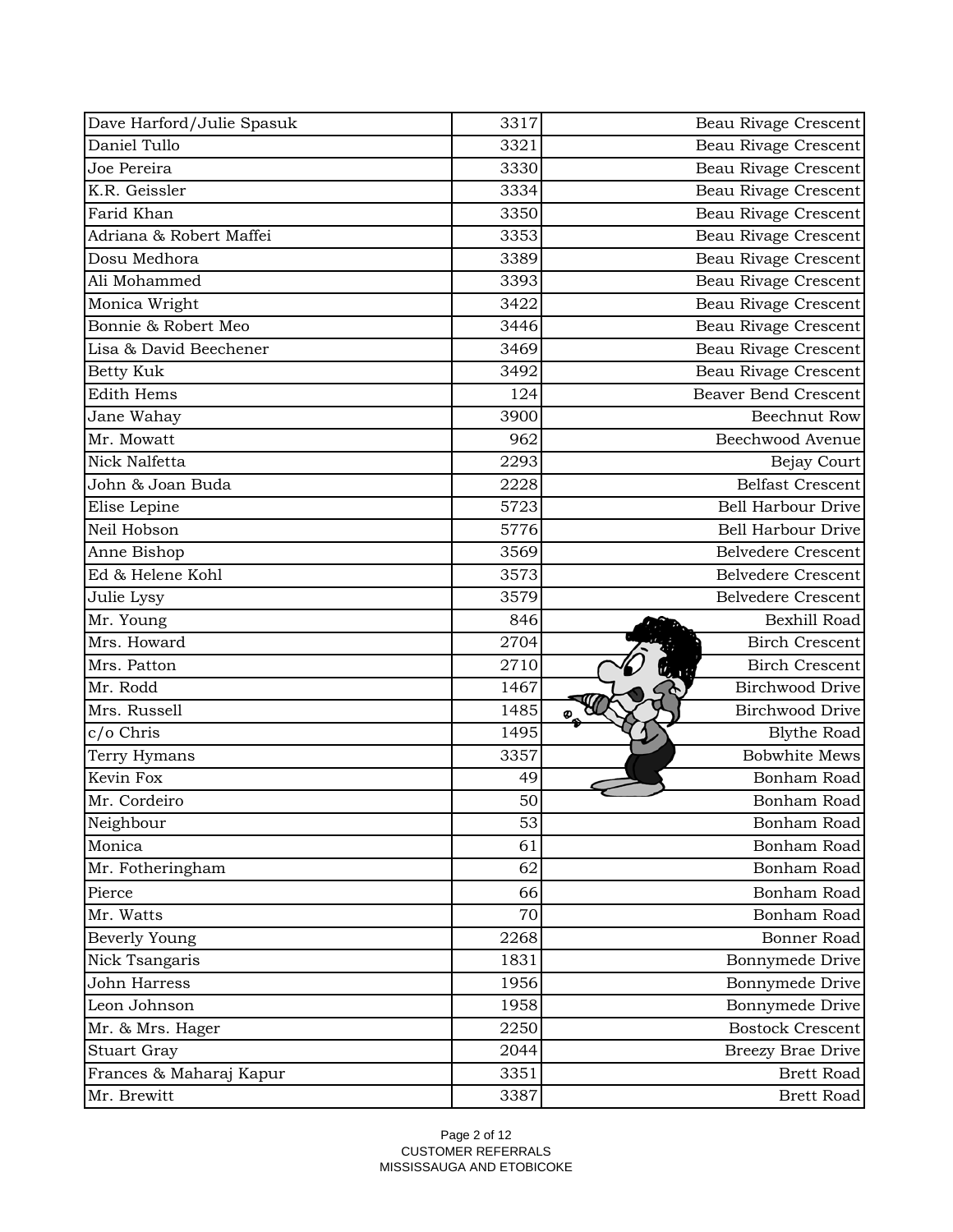| Ousama Nasman         | 3390 | <b>Brett Road</b>             |
|-----------------------|------|-------------------------------|
| Can Truong            | 3399 | <b>Brett Road</b>             |
| Joe Dick              | 3407 | <b>Brett Road</b>             |
| Julia Schultz         | 3411 | <b>Brett Road</b>             |
| Larry Smith           | 3415 | <b>Brett Road</b>             |
| Anita Chow            | 3418 | <b>Brett Road</b>             |
| Jill & Louie Teixeira | 3419 | <b>Brett Road</b>             |
| Randy Daum            | 3426 | <b>Brett Road</b>             |
| Mr. & Mrs. Robinson   |      | <b>Brookside Drive</b>        |
| <b>Nestor Santos</b>  | 3338 | <b>Burdock Place</b>          |
| Stephen Christie      | 3665 | <b>Burnbrae Private Drive</b> |
| Wilson Li             | 2463 | <b>Burnford Trail</b>         |
| <b>Bob Richardson</b> | 2475 | <b>Burnford Trail</b>         |
| John Campbell         | 16   | Burnhamthorpe Park Blvd.      |
| Raisa Naqvi           | 249  | Burnhamthorpe Road            |
| Robert McCall         | 3559 | <b>Burningelm Crescent</b>    |
| Mike Rooke            | 2699 | <b>Bushland Drive</b>         |
| Barbara Chisolm       | 4230 | <b>Butternut Court</b>        |
| Mr. Lachman           | 7464 | <b>Bybrook Drive</b>          |
| Ken Flood             | 7048 | Cadiz Crescent                |
| Phillip Green         | 838  | Caldwell Avenue               |
| Kim Carmicheals       | 1519 | Calumet Place                 |
| Mario Granga          | 1174 | Carlo Court                   |
| Neighbour             | 1175 | Carlo Court                   |
| Neighbour             | 1179 | Carlo Court                   |
| Neighbour             | 1183 | Carlo Court                   |
| George Kidd           | 1617 | Camelford Road                |
| Cecile Iglesias       | 5123 | Castlefield Drive             |
| Mrs. Bernardo         | 1292 | Catchacoma Court              |
| Sandra Yoon           | 355  | Ceremonial Drive              |
| Emmanuel Villanueva   | 1066 | Ceremonial Drive              |
| Joyce Mclorn          | 3390 | <b>Chartrand Crescent</b>     |
| Al Hicks              | 6470 | <b>Chaumont Crescent</b>      |
| Mr. Smith             | 10   | Chelsea Drive                 |
| <b>Bruce Brane</b>    | 75   | Chestnut Hill Parkway         |
| Mr. Azim              | 5952 | Chidham Crescent              |
| Gavin Hearty          | 5956 | Chidham Crescent              |
| Carol Fewer           | 5958 | Chidham Crescent              |
| Diane Cangiano        | 6972 | Chilcot Court                 |
| Gregg Belbin          | 896  | Chippenham Drive              |
| Phillip Morris        | 1449 | Chriseden Drive               |
| Mrs. Peckett          | 1859 | Christopher Drive             |
| Ed                    | 1866 | Christopher Drive             |
| Jackie Walker         | 1422 | Clearview Drive               |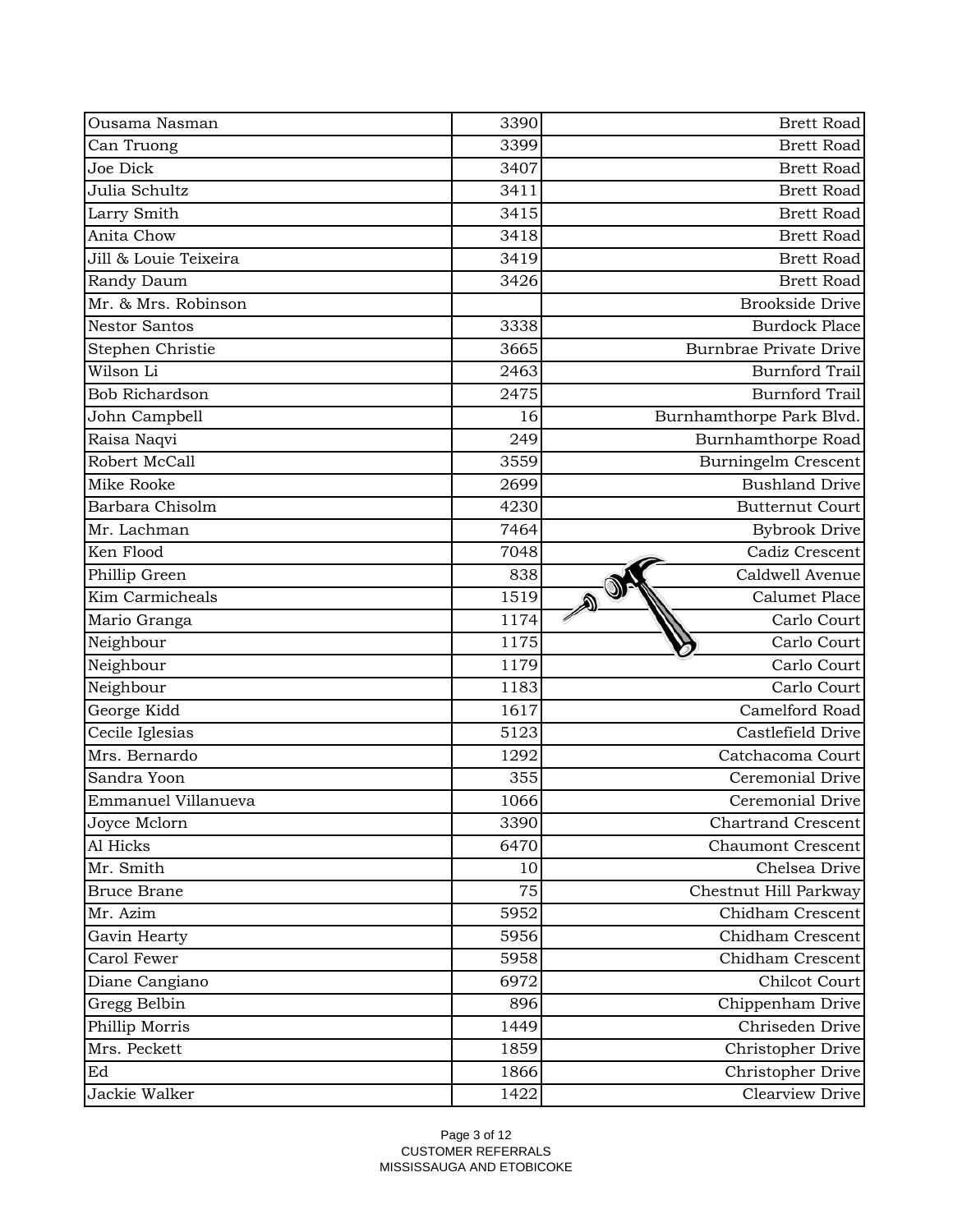| Marg & Ken Calder                | 1574 | Clearwater Drive           |
|----------------------------------|------|----------------------------|
| Kara & Ken Hamilton              | 2673 | Constable Road             |
| Rob Lawlor                       | 2755 | Constable Road             |
| Rita & Collin Brown              | 2759 | Constable Road             |
| Pheona & George                  | 2761 | Constable Road             |
| Kathy Holmes                     | 2833 | Constable Road             |
| Loretta Brandner                 | 819  | <b>Constellation Drive</b> |
| Ratnam Ramanathan                | 820  | <b>Constellation Drive</b> |
| Katherine Wong                   | 822  | <b>Constellation Drive</b> |
| Daniel Roberts                   | 823  | <b>Constellation Drive</b> |
| Ron Belli                        | 832  | <b>Constellation Drive</b> |
| Elisabeth Prinz                  | 834  | <b>Constellation Drive</b> |
| <b>Bob Franklin</b>              | 1265 | Contour Drive              |
| Jacqueline & Robert Miszczuk     | 506  | Corbin Court               |
| <b>Ulla Maltzov</b>              | 1594 | Corkstone Glade            |
| George Stuttaford                | 1596 | Corkstone Glade            |
| Justin Kopiak                    | 2771 | Council Ring Road          |
| Roy Voltre                       | 2899 | Council Ring Road          |
| Mike Oakes                       | 3053 | Council Ring Road          |
| 101 10<br>Mr. Vanbenthan         | 3067 | Council Ring Road          |
| <b>TITU</b><br>III III<br>Louisa | 3423 | Credit Woodlands           |
| Diana Notenboom                  | 68   | <b>Cumberland Drive</b>    |
| Don McKenzie                     | 75   | <b>Cumberland Avenue</b>   |
| Mr. Bowls                        | 81   | Cumberland Avenue          |
| Mr. Thompson                     | 231  | Damien Way                 |
| Mrs. Beryl                       | 756  | Darcel Drive               |
| Martin Curtis                    | 5129 | Dartmoore Court            |
| Mr. Barnes                       | 2075 | Davebrook Drive            |
| Steve Dyer                       | 2112 | Davebrook Drive            |
| John                             | 1241 | Deer Run Crescent          |
| Lisa Gillen                      | 1919 | <b>Delaney Drive</b>       |
| <b>Bob Robertson</b>             | 2564 | Dinning Court              |
| Jennifer & Carlos O'Neill-Neto   | 3119 | Dover Crescent             |
| Julie & Steve Bourdon            | 3123 | Dover Crescent             |
| Kristin Lang                     | 3448 | Drummond Road              |
| Erin Mills Lodge                 |      | Dundas Street              |
| Shirley & John Edwards           | 48   | Easglewood Boulevard       |
| June & Ron Cole                  | 1054 | East Avenue                |
| Eugene Cherny                    | 3585 | <b>Eastridge Drive</b>     |
| Cindy Ryan                       | 5487 | <b>Edencroft Crescent</b>  |
| Nadia & William Harris           | 6367 | <b>Edenwood Drive</b>      |
| Tracey & Steve MacKinnon         | 818  | <b>Edistel Crescent</b>    |
| Allan Poole                      | 825  | <b>Edistel Crescent</b>    |
| Alex Zaidi                       | 5460 | Elgar Court                |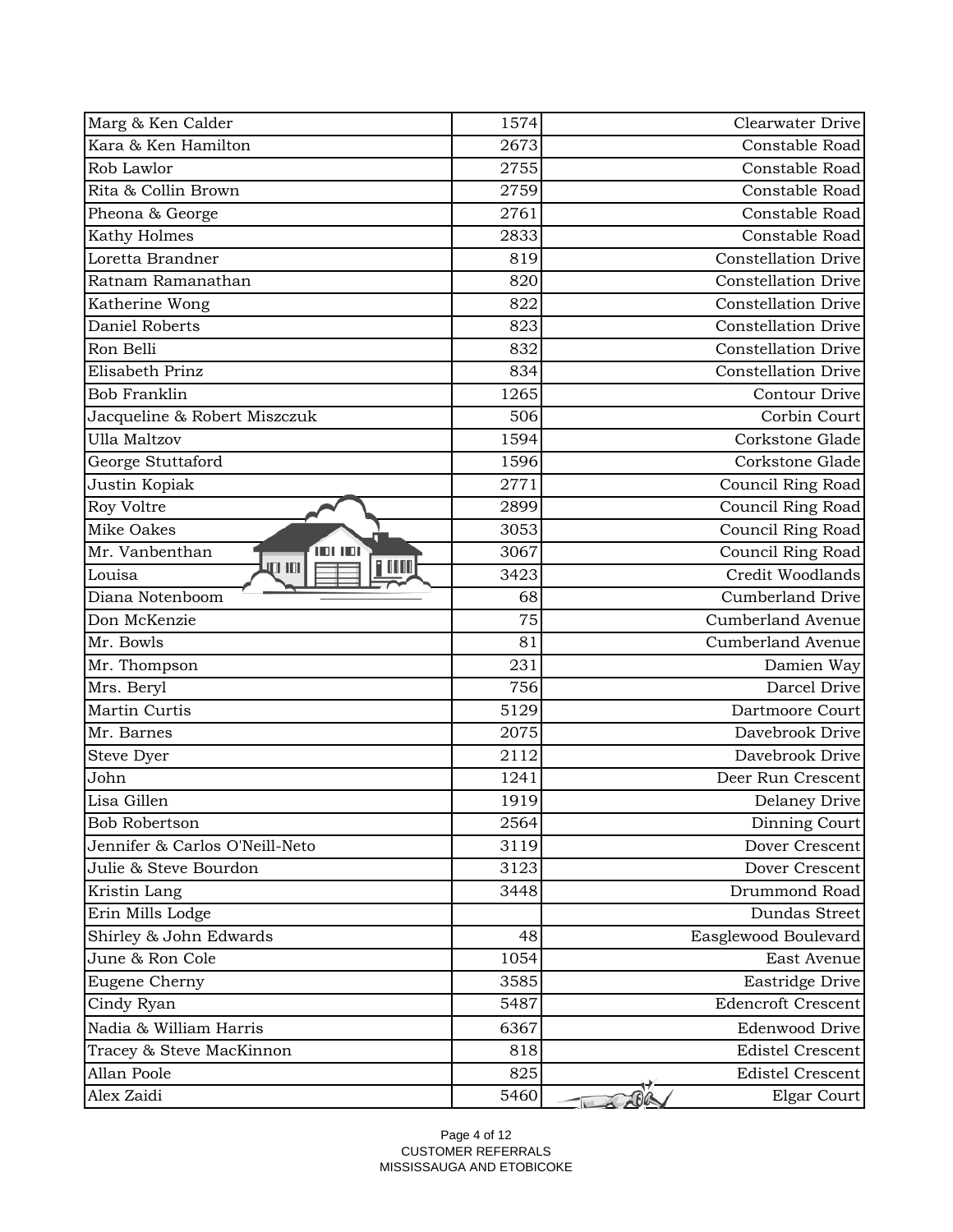| <b>Twistleton Bertrand</b> | 3672 | Ellengale Drive           |
|----------------------------|------|---------------------------|
| Lance Dawe                 | 3674 | Ellengale Drive           |
| Mohamed Al-Dajane          | 4341 | Elora Drive               |
| Pericles Partners Inc.     | 215  | Emerson Road              |
| Mike Bonnett               | 934  | Enola Avenue              |
| Janis & Jean Sturzenbeder  | 964  | Enola Avenue              |
| Pat & Boris Rosolak        | 968  | Enola Avenue              |
| Christina & Steven Powell  | 7031 | Estoril Road              |
| <b>Rick Paton</b>          | 7064 | Estoril Road              |
| Mike Diona                 | 3284 | Fieldgate Drive           |
| Ruth & Emil Nelson         | 761  | Fletcher Valley           |
| Ed Mianowski               | 3395 | <b>Frobex Court</b>       |
| Sam Debartolo              | 3397 | <b>Frobex Court</b>       |
| Barb Gugliani & David Wood | 3179 | Galbraith Drive           |
| Debbie Carlton             | 3224 | Galbraith Drive           |
| Linda Puma                 | 3594 | Gallager Drive            |
| John Blencarn              | 3541 | Gallaher Drive            |
| Barry                      | 3547 | Gallaher Drive            |
| Allan Sherwood             | 3591 | Gallaher Drive            |
| Mrs. Dayzic                | 772  | Galloway Cres.            |
| Mrs. Dukani                | 3134 | Garthwood Drive           |
| Mrs. Omand                 | 1344 | Gatehouse Court           |
| Mike Beaugiman             | 2581 | Gazebo Court              |
| Alex Dellaera              | 2431 | Genevieve Drive           |
| Vivian Pesce               | 694  | Geran Crescent            |
| Graham                     | 4583 | Glastonbury Place         |
| Richard Fitz               | 5745 | Glen Erin Drive           |
| Mr. Chong                  | 4282 | Golden Orchard Drive      |
| Wayne                      | 3302 | <b>Grassfire Crescent</b> |
| Donna                      | 2215 | Greehurst Drive           |
| Sophia White               | 3246 | Greenbelt Crescent        |
| Jason Jasmins              | 3251 | Greenbelt Crescent        |
| Doris Steele               | 3252 | Greenbelt Crescent        |
| Angelo                     | 1283 | Gryphon Mews              |
| Tony Mallinos              | 7233 | <b>Harding Crescent</b>   |
| Andrew Wilson              | 2108 | Harvest Drive             |
| Sandy Luke                 | 3    | Hatfield Crescent         |
| Ernie MacEachern           | 2194 | Haygate Crescent          |
| Mrs. Barber                | 2200 | Haygate Crescent          |
| Brian Henderson            | 2218 | Haygate Crescent          |
| Tracy Matthewman           |      | Helsinki Mews             |
| <b>Nick Taptelis</b>       | 5914 | Hemingway Road            |
| Pett Venus                 | 5309 | Heritage Hills Boulevard  |
| Henry Vandenbrink          | 6943 | <b>Hickling Crescent</b>  |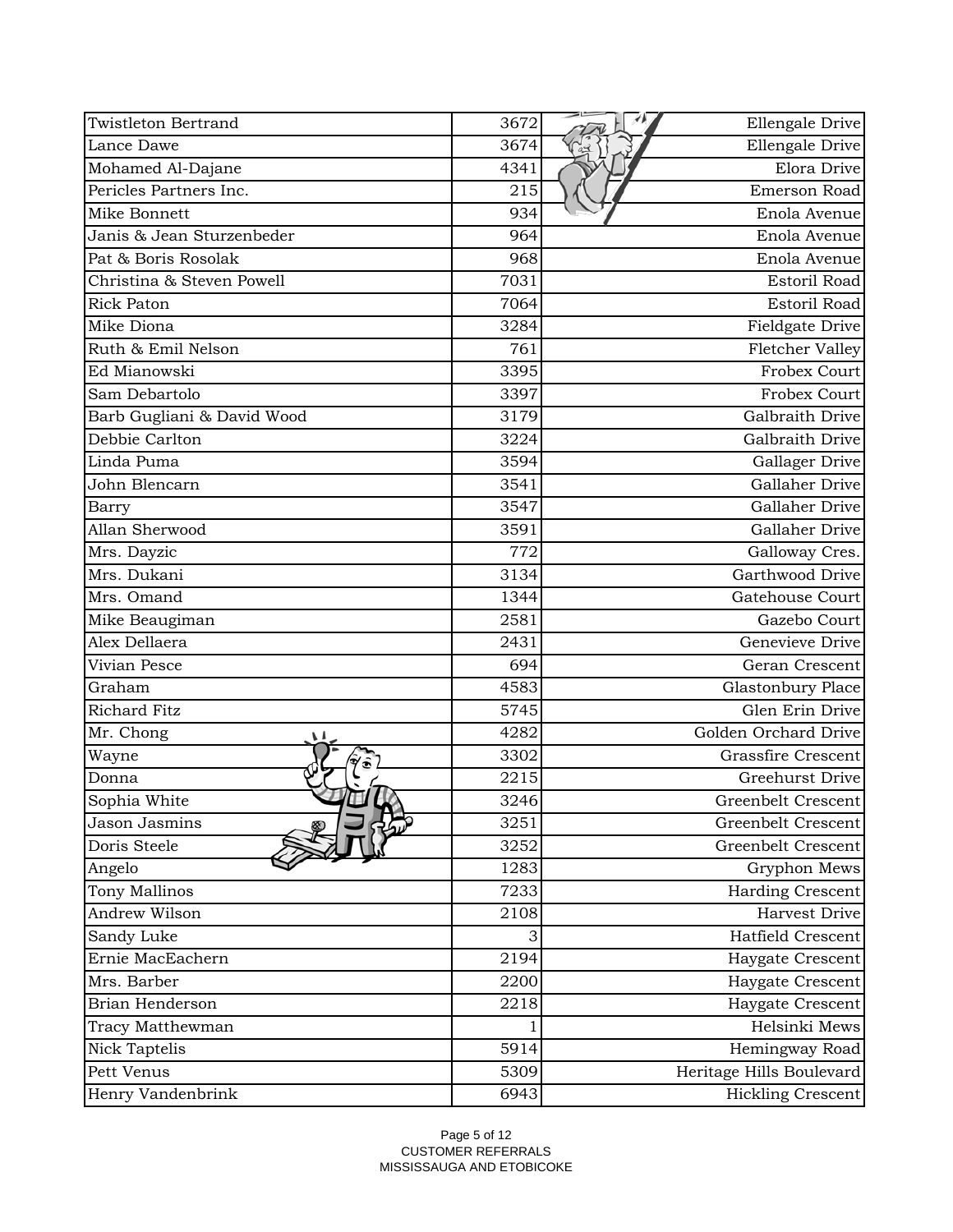| 2675<br>Hollington Crescent<br>Doreen<br>2767<br>Amine<br>Hollington Crescent<br>Oval<br>1609<br>Hollywell Avenue<br>4329<br><b>Idlewilde Crescent</b><br>Vincenzo Caponi<br>Angela Wilson<br>4083<br>Independence Avenue<br>4095<br>Joseph<br>Independence Avenue<br>755<br>Indian Road<br>Larry Powell<br>Bernice & Dave Scott<br>3417<br>Ingram Road<br>3645<br>Eva & John Grudzien<br>Ingram Road<br>Kawartha Crescent<br>Wendy Walker<br>2045 |
|----------------------------------------------------------------------------------------------------------------------------------------------------------------------------------------------------------------------------------------------------------------------------------------------------------------------------------------------------------------------------------------------------------------------------------------------------|
|                                                                                                                                                                                                                                                                                                                                                                                                                                                    |
|                                                                                                                                                                                                                                                                                                                                                                                                                                                    |
|                                                                                                                                                                                                                                                                                                                                                                                                                                                    |
|                                                                                                                                                                                                                                                                                                                                                                                                                                                    |
|                                                                                                                                                                                                                                                                                                                                                                                                                                                    |
|                                                                                                                                                                                                                                                                                                                                                                                                                                                    |
|                                                                                                                                                                                                                                                                                                                                                                                                                                                    |
|                                                                                                                                                                                                                                                                                                                                                                                                                                                    |
|                                                                                                                                                                                                                                                                                                                                                                                                                                                    |
|                                                                                                                                                                                                                                                                                                                                                                                                                                                    |
| Mrs. Philbrook<br>295<br>Kennedy Avenue, Toronto                                                                                                                                                                                                                                                                                                                                                                                                   |
| Paul Willians<br>Kenninghall Boulevard<br>2                                                                                                                                                                                                                                                                                                                                                                                                        |
| Kenoli Road<br>327<br>Mack Campbell                                                                                                                                                                                                                                                                                                                                                                                                                |
| Mrs. Allen<br>Kildare Court<br>1773                                                                                                                                                                                                                                                                                                                                                                                                                |
| Killbride Court<br>Virginia<br>3014                                                                                                                                                                                                                                                                                                                                                                                                                |
| Killbride Court<br>Mrs. Coon<br>3090                                                                                                                                                                                                                                                                                                                                                                                                               |
| Hiyam Ahmed<br>14<br>Kingsplate Cres.                                                                                                                                                                                                                                                                                                                                                                                                              |
| Mr. Bendle<br>6187<br>Kisby Drive                                                                                                                                                                                                                                                                                                                                                                                                                  |
| Lakeshore Road, West<br>1415<br>George                                                                                                                                                                                                                                                                                                                                                                                                             |
| Mr. Bandle<br>4144<br>Lastrada Heights                                                                                                                                                                                                                                                                                                                                                                                                             |
| Leeside Crescent<br>5918<br>Diane & Marco De Angelis                                                                                                                                                                                                                                                                                                                                                                                               |
| Elena Raudys<br>17A<br>Leland Avenue                                                                                                                                                                                                                                                                                                                                                                                                               |
| Maureen & Phil Gawronski<br>29<br>Lessard Avenue                                                                                                                                                                                                                                                                                                                                                                                                   |
| 391<br>Lewis Drive<br>Bonnie & Jim Irving                                                                                                                                                                                                                                                                                                                                                                                                          |
| 2402<br>Olga Jabbaz<br>Lionheart Crescent                                                                                                                                                                                                                                                                                                                                                                                                          |
| 3465<br>Jen & Peter<br>Longleaf Crescent                                                                                                                                                                                                                                                                                                                                                                                                           |
| 3467<br>Longleaf Crescent<br>Pat Cooper                                                                                                                                                                                                                                                                                                                                                                                                            |
| Phillip & Elayne Bennett<br>4545<br>Longmoor Road                                                                                                                                                                                                                                                                                                                                                                                                  |
| <b>Steve Drys</b><br>6359<br>Lorca Crescent                                                                                                                                                                                                                                                                                                                                                                                                        |
| Angela & Chris Harris<br>$\mathbf 2$<br>Lormar Drive                                                                                                                                                                                                                                                                                                                                                                                               |
| Jerry & Brian McKaskill<br>Lormar Drive<br>4                                                                                                                                                                                                                                                                                                                                                                                                       |
| Mr. Mohindra<br>368<br>Louis Drive                                                                                                                                                                                                                                                                                                                                                                                                                 |
| Pat Muirhead<br>1572<br>Lovelady Crescent                                                                                                                                                                                                                                                                                                                                                                                                          |
| Dominic Alfonsi<br>3544<br>Loyalist Drive                                                                                                                                                                                                                                                                                                                                                                                                          |
| <b>Balbir Jhutr</b><br>1035<br>Lucerne Court                                                                                                                                                                                                                                                                                                                                                                                                       |
| Mr. Prasad<br>1068<br>Lucerne Court                                                                                                                                                                                                                                                                                                                                                                                                                |
| Eva & Lynn Shao<br>1084<br>Lucerne Court                                                                                                                                                                                                                                                                                                                                                                                                           |
| Ludbrook Court<br>Tobias Sallewsky<br>1399                                                                                                                                                                                                                                                                                                                                                                                                         |
| Mr. Ceciel<br>2601<br>Lundene Road                                                                                                                                                                                                                                                                                                                                                                                                                 |
| Mr. & Mrs. Colaco<br>Magwood Road<br>3238                                                                                                                                                                                                                                                                                                                                                                                                          |
| Elenora & Oraindo Frasson<br>23<br>Maple Avenue South                                                                                                                                                                                                                                                                                                                                                                                              |
| Saad Khbeis<br>Maple Avenue South<br>25                                                                                                                                                                                                                                                                                                                                                                                                            |
| 6019<br>Maplegate Circle<br>Paul Mayner                                                                                                                                                                                                                                                                                                                                                                                                            |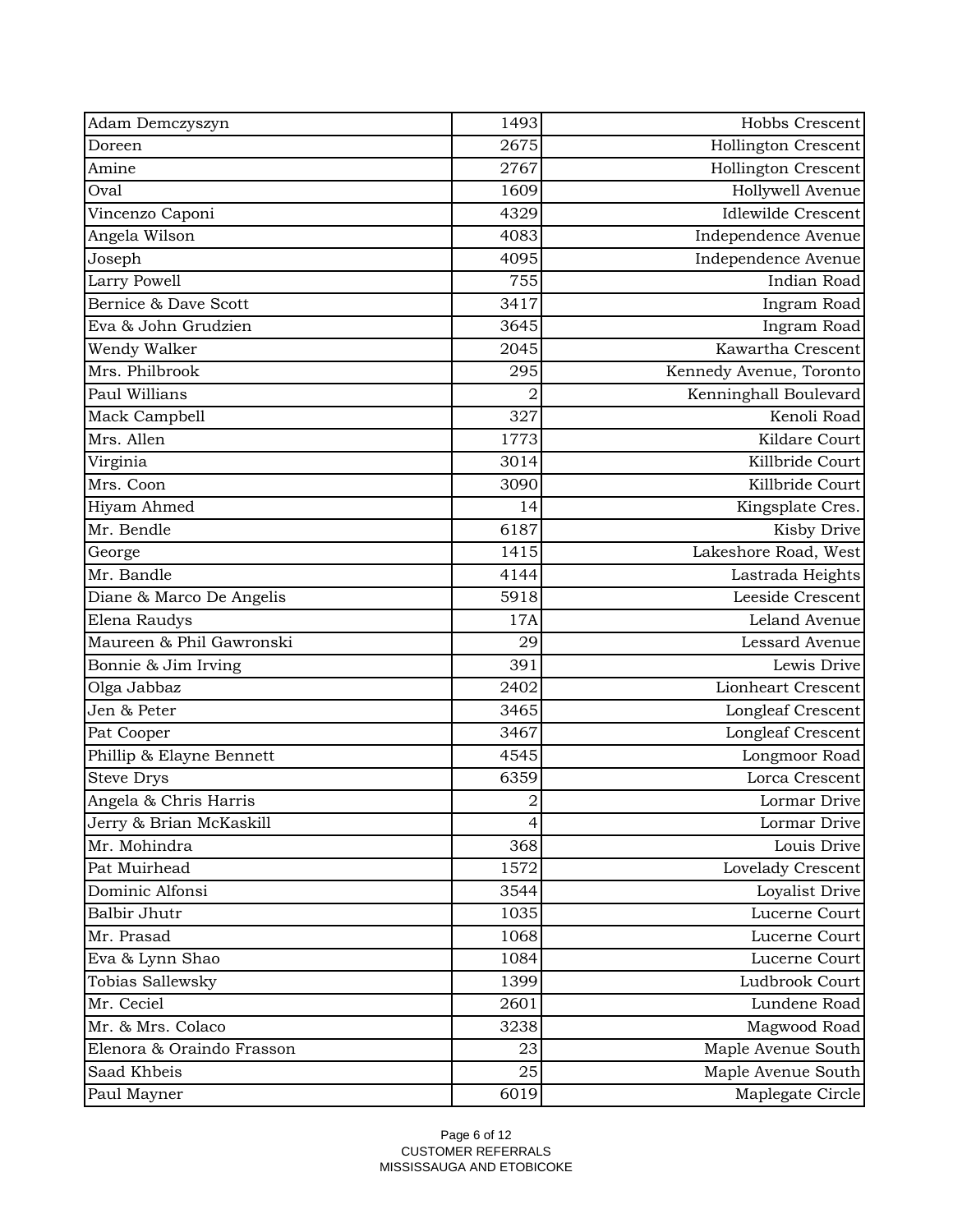| Alan Penny             | 137  | Maplewood Road            |
|------------------------|------|---------------------------|
| Mr. & Mrs. Kohli       | 2450 | Marisa Court              |
| John Petrulis          | 3554 | Marmac Crescent           |
| <b>Bruce Swan</b>      | 26   | Martingrove Road          |
| Brian MacLean          | 3345 | Martins Pine Crescent     |
| Jo & Brian McKinney    | 3347 | Martins Pine Crescent     |
| Doug Musselwhite       | 3357 | Martins Pine Crescent     |
| Gail McCaffery         | 3377 | Martins Pine Crescent     |
| Mike Ristivojevic      | 2300 | Marzipan Court            |
| Mr. Taylor             | 4253 | Maximillian Court         |
| Andri Prodan           | 4319 | Mayflower Drive           |
| Angelo Berlongier      | 1180 | McBride Avenue            |
| Susan Ashton           | 3299 | McMaster Road             |
| Norman Galang          | 5818 | Mersey Street             |
| Mr. Suharto            | 5543 | Middlebury Drive          |
| Shayne Adams           | 6626 | Millers Grove             |
| Nery Roballo           | 2120 | Millway Gate              |
| Jim                    | 54   | Minnewawa Road            |
| Linda & Kirk Hewston   | 1656 | Missenden Crescent        |
| Chris Johnston         | 1666 | Missenden Crescent        |
| Barbara & Ken Johnston | 1697 | Missenden Crescent        |
| Vince                  | 1701 | Missenden Crescent        |
| Bill Wittman           | 1706 | Missenden Crescent        |
| Mel Yates              | 1707 | Missenden Crescent        |
| Ruth Gade              | 1712 | Missenden Crescent        |
| <b>Bill Pryde</b>      | 1713 | Missenden Crescent        |
| George Anzai           | 1718 | Missenden Crescent        |
| Alice White            | 1725 | Missenden Crescent        |
| Mr. Hollings           | 1735 | Missenden Crescent        |
| Gillian & Steve Wan    | 1740 | Missenden Crescent        |
| Mr. Mills              | 2701 | Mississauga Road @ Dundas |
| Bruno Severin          | 1148 | Mona Road                 |
| William Yang           | 5691 | Montevideo Road           |
| Ursula                 | 721  | Netherton Crescent        |
| Mr. Swartz             | 725  | Netherton Crescent        |
| John Woszack           | 3373 | Nighthawk Trail           |
| Ross Stewart           | 65   | North Service Road        |
| Ray King               | 2624 | Oak Row Crescent          |
| Mr. & Mrs. Bramble     | 2175 | Obeck Crescent            |
| Wendy & Tony Gruner    | 2185 | Obeck Crescent            |
| Mrs. Axford            | 1705 | Oberon Crescent           |
| Irene Petipah          | 1226 | Ogden Avenue              |
| Elaine Horne           | 1321 | Ogden Avenue              |
| Henn & Malle Maeste    | 91   | Old Mill Drive, Toronto   |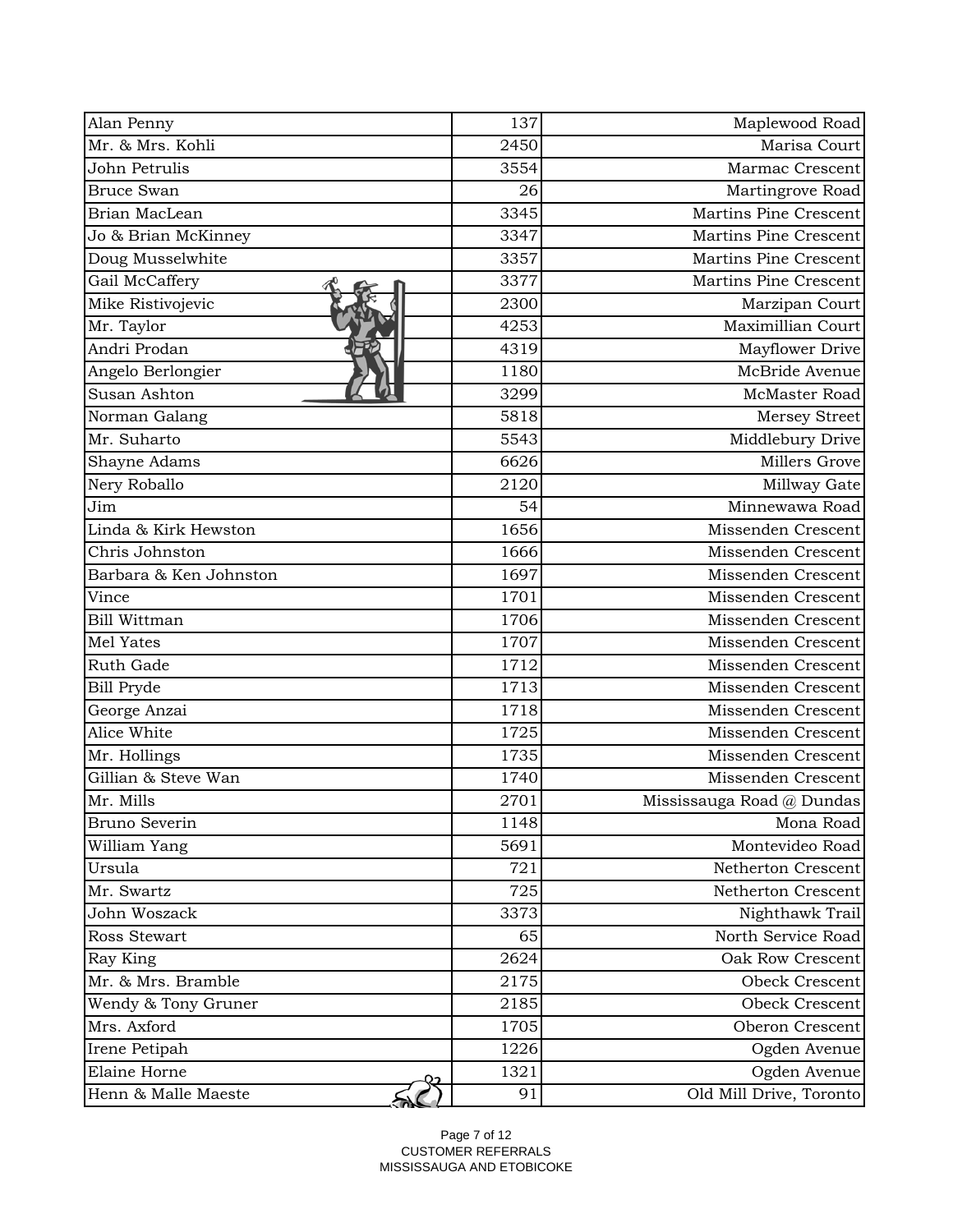| Wayne Willoughby        | 93        | Old Mill Drive, Toronto        |
|-------------------------|-----------|--------------------------------|
| Judy & Bob Fierheller   | 39        | Onaway Road                    |
| Susan & Jim Ingram      | 46        | Onaway Road                    |
| Donna & Mike Prontac    | 3229      | Osborne Road                   |
| Kim & Brian Scarlett    | 昍<br>3241 | Osborne Road                   |
| E<br>Mr. N. Burnett     | 2533      | Padstow Cres. (1st & 2nd Roof) |
| Allan Knowles           | 2535      | Padstow Cres. (1st & 2nd Roof) |
| Bonita Gionet-Fisico    | 2388      | <b>Padstow Crescent</b>        |
| Mr. Smithies            | 2476      | <b>Padstow Crescent</b>        |
| Sonya Hugo              | 2490      | <b>Padstow Crescent</b>        |
| Mrs. Seaton             | 2494      | <b>Padstow Crescent</b>        |
| Mr. & Mrs. Tate         | 2503      | <b>Padstow Crescent</b>        |
| Mr. & Mrs. Skeele       | 2505      | <b>Padstow Crescent</b>        |
| Mrs. D'sousa            | 2511      | <b>Padstow Crescent</b>        |
| Gabriel                 | 3489      | Palgrave Road                  |
| Eugene Schliar          | 3495      | Palgrave Road                  |
| Nada Ivanovski          | 21        | Park Street East               |
| Gladys & Stan Parker    | 3174      | Parker Hill Drive              |
| <b>Bill Meckevech</b>   | 3966      | Parkgate Drive                 |
| Ray Ambraska            | 811       | Parkland Avenue                |
| George Hogg             | 2495      | Parmeer Drive                  |
| Rose & Bob              | 1053      | Parthia Crescent               |
| <b>Steve Carroll</b>    | 3204      | Pebblewood Road                |
| Ed Bon                  | 4170      | Perivale Drive                 |
| Chris Ouellette         | 2170      | Perran Drive                   |
| Mr. Teplan              | 2174      | Perran Drive                   |
| Rory McNabb             | 750       | Perseden Road                  |
| Bob Jakobson            | 775       | Perseden Road                  |
| Alexandru Neagoe        | 414       | Petawawa Crescent              |
| Edith & Brian O'Hara    | 550       | Petewawa Crescent              |
| <b>Barb Euing</b>       | 4085      | Pheasant Run                   |
| Stella Severin          | 9         | Pine Avenue S                  |
| Ed Bobbot               | 1600      | <b>Pinetree Crescent</b>       |
| Mrs. Charbeneau         | 357       | Pinetree Way                   |
| Welch                   | 1026      | Pinewood Avenue                |
| Brian Young             | 3469      | Pitchpine Crescent             |
| George Anderson         | 3636      | Pitchpine Crescent             |
| Carolyn & William Booth | 1307      | Playter Place                  |
| Barry                   | 3098      | <b>Plumtree Crescent</b>       |
| Wendy Vanleet           | 2048      | Portway Drive                  |
| Len Meneary             | 2160      | Portway Drive                  |
| Lynn Bryans             | 2170      | Portway Drive                  |
| Sue & Dennis Huckvale   | 2180      | Portway Drive                  |
| Sarah & Tim Delaney     | 6197      | Prairie Circle                 |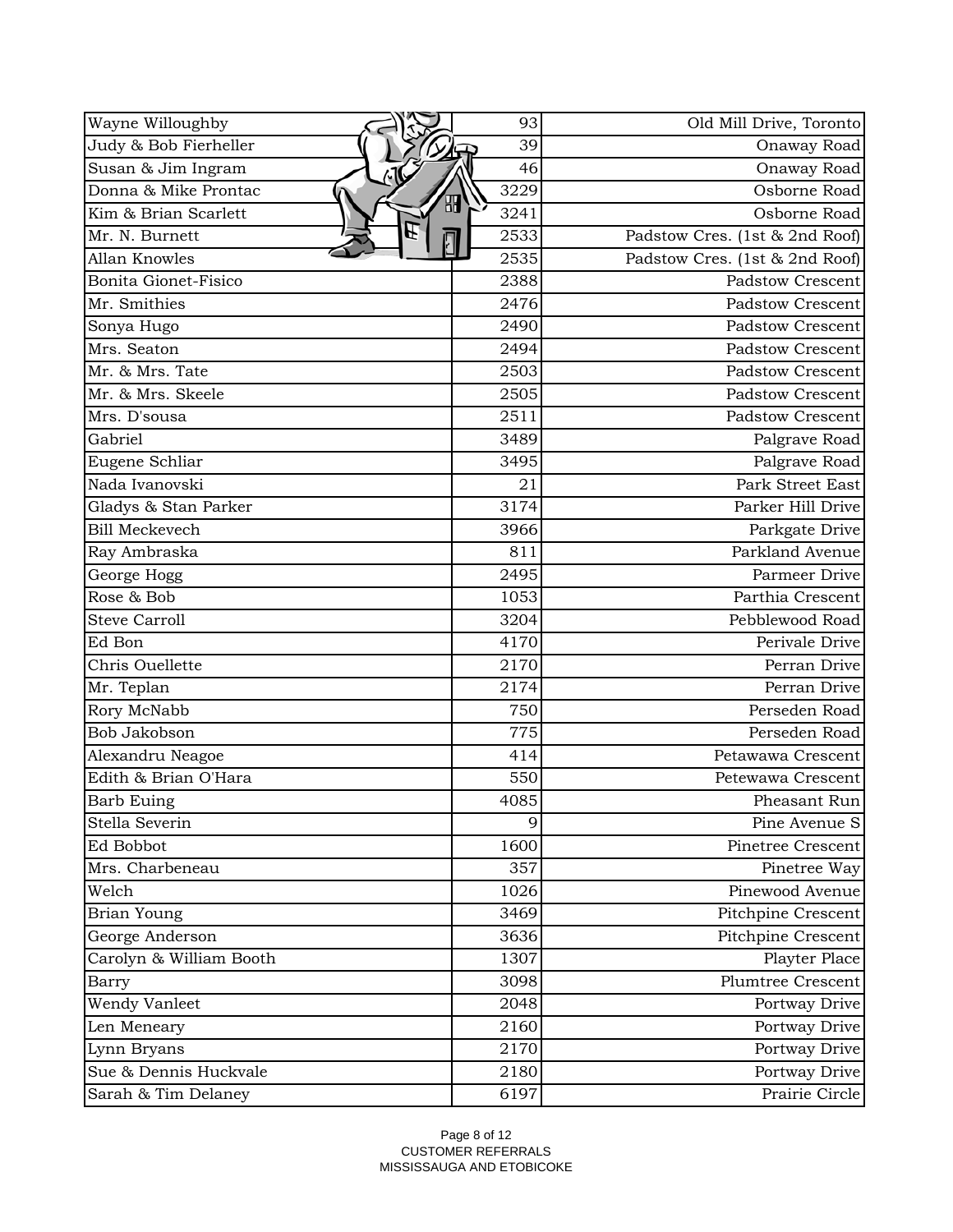| Susan Thompson           | $\overline{2}$ | Prince George Drive     |
|--------------------------|----------------|-------------------------|
| Ken Virapen              | 5520           | Prosper Court           |
| Brian Swan               | 3277           | Queen Fredrica Drive    |
| Dino                     | 3279           | Queen Fredrica Drive    |
| Helen & Roman Pociurko   | 3315           | Queen Fredrica Drive    |
| Suharto Ongko            | 80             | Queen Street South      |
| Silvia Yeomans           | 201            | Queen Street            |
| Ed Carrol                | 1284           | Queen Victoria          |
| Brian Lonergan           | 2879           | Rainwater Drive         |
| Michelle & Jeff Hollands | 504            | Ratray Park Drive       |
| <b>Wayne Timmins</b>     | 5871           | Rayshaw Crescent        |
| Mr. & Mrs. Smith         | 5875           | Rayshaw Crescent        |
| Mr. Teasdale             | 2076           | Redan Drive             |
| Tony                     | 4196           | Regency Drive           |
| Saundra                  | 4228           | Regency Drive           |
| Tom O'Brien              | 4229           | Regency Drive           |
| Kim & George Rodriguez   | 4241           | Regency Drive           |
| Angie Donnely            | 4245           | Regency Drive           |
| Mr. Shaw                 | 4206           | Renoak Drive            |
| Bill                     | 4211           | Renoak Drive            |
| <b>Walter Riely</b>      | 4250           | Renoak Drive            |
| Indra Rozentals          | 2521           | Renzoni Road            |
| Steve Bederach           | 3511           | Riverspray Crescent     |
| Louise Oliver            | 1488           | Robillard Road          |
| Carol Barich             | 2134           | Robin Drive             |
| Peter                    | 2187           | Robin Drive             |
| Dan                      | 2199           | Robin Drive             |
| Mr. Stoyle               | 4816           | Rosebriar Court         |
| Kulwinder Liddar         | 4644           | Rosebush Road           |
| Chip Huang               | 4812           | Rosebush Road           |
| Mrs. Valente             | 4971           | Rosebush Road           |
| Mr. Nelson               | 7072           | Rosehurst Drive         |
| Erica & Johan Venter     | 195            | Rosemere Road           |
| Sam                      | 3057           | Runcorn Row             |
| Lee Jones                | 3916           | <b>Rushton Crescent</b> |
| Lynn & Adam Sharaf       | 4045           | <b>Rushton Crescent</b> |
| Abel Perez               | 4057           | Rushton Crescent        |
| Lorreta & Fred Duz       | 1021           | Sardis Crescent         |
| Scott Phillip            | 1053           | Sawgrass Crescent       |
| Mrs. Ericson             | 1150           | Sawgrass Crescent       |
| Doreen Panzine           | 2546           | Scarth Court            |
| Shane Adams              | 1339           | Seagull Drive           |
| Carrol McDowell          | 1466           | <b>Seaview Drive</b>    |
| Dave Dodd                | 1782           | Sevenoaks Drive         |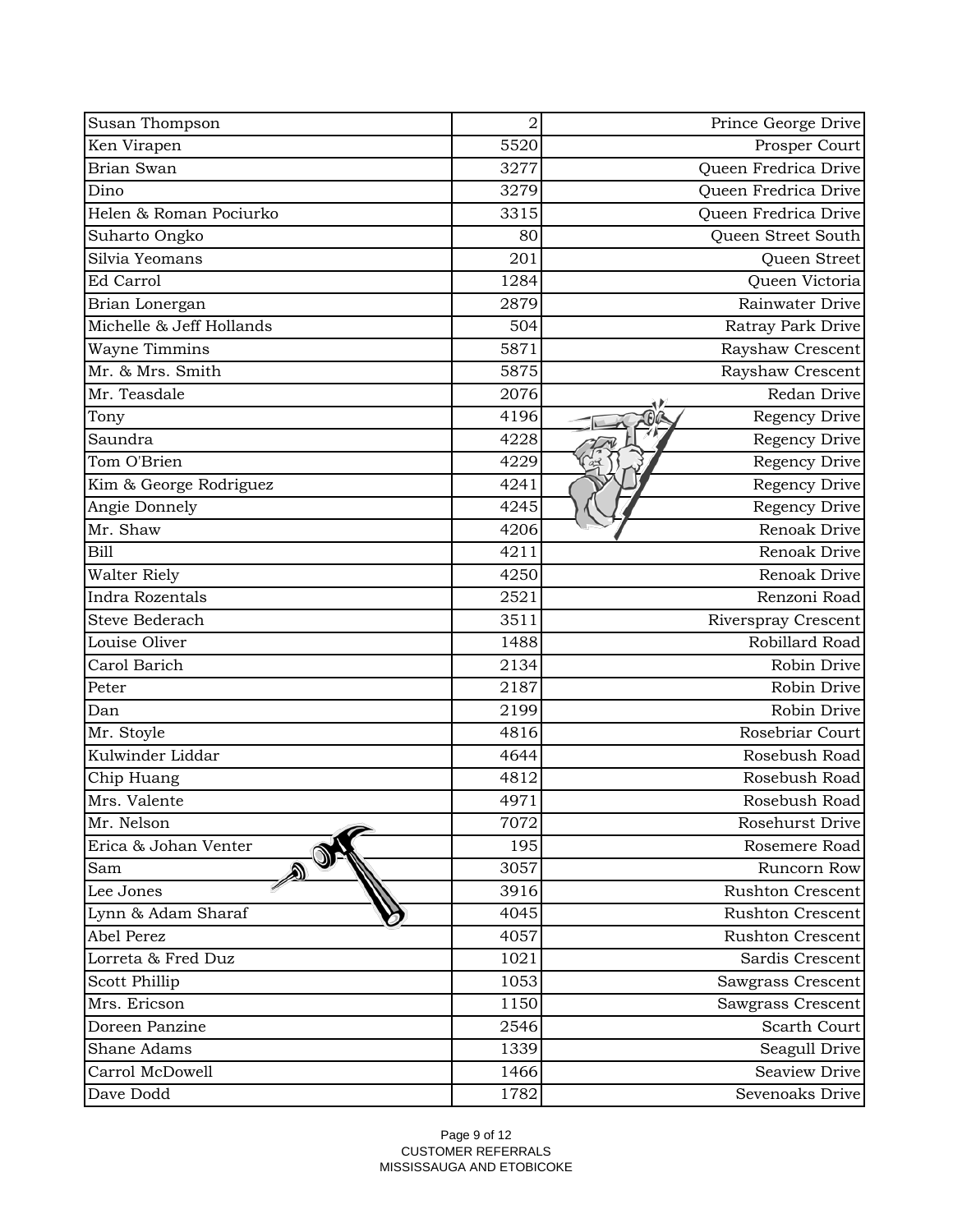| Stephen Lockley            | 1788 | Sevenoaks Drive           |
|----------------------------|------|---------------------------|
| Karen Lau                  | 3153 | <b>Shadetree Drive</b>    |
| Christina                  | 1583 | <b>Shaleoak Mews</b>      |
| Mr. Costas                 | 4201 | <b>Shaleoak Mews</b>      |
| Caroline Huxtable          | 2045 | Shannon Drive             |
| Mr. & Mrs. Stephens        | 2212 | Shardawn Mews             |
| Carolyn & Kim Clement      | 2225 | Shardawn Mews             |
| Mr. Kohl                   | 2286 | Shawanaga Drive           |
| Kristen & Michael Decosimo | 1617 | Sherwood Forrest Circle   |
| Nancy Bowen                | 1645 | Sherwood Forrest Circle   |
| Dick Bradbeer              | 1786 | Sherwood Forrest Circle   |
| Sina & Michael Juby        | 1480 | Sherwood Mills Boulevard  |
| Peter Tran                 | 5599 | Shillington Drive         |
| Randy                      | 6    | Sibery Road               |
| Danny Bascombe             | 4062 | Silverhaze Road           |
| Marg & Al Morrow           | 3171 | Sir John's Homestead      |
| Grace & Peter Walkling     | 3179 | Sir John's Homestead      |
| Dawn & Rick Carter         | 3157 | Spring Creek Crescent     |
| <b>Chester Faser</b>       | 1556 | Springwell Avenue         |
| Mr. & Mrs. Mastrocola      | 2606 | Spruce Needle Court       |
| Bridgette Tuekam           | 916  | <b>Stainton Drive</b>     |
| Roger Pear                 | 1356 | <b>Stavebank Road</b>     |
| Mr. Wong                   | 1365 | Stavebank Road            |
| <b>Brian</b>               | 1836 | <b>Steepbank Crescent</b> |
| Mrs. Lee Park              | 5726 | Stibbard Road             |
| Fraser Gill                | 5728 | Stibbard Road             |
| Tom Panagoulias            | 5732 | Stibbard Road             |
| Danny Mah                  | 3987 | Stoneham Way              |
| Abduallah Habib            | 3994 | <b>Strathroy Court</b>    |
| Jennifer Harris            | 10   | <b>Sturton Road</b>       |
| Tony Bruin                 | 3311 | Sundew Crescent           |
| Mr. McClarren              | 856  | Sunningdale Bend          |
| Linda & Pat                | 3411 | Swallowdale Court         |
| Daryl Sedgman              | 28   | Swan Avenue, Etob.        |
| Helen & Al Cabral          | 1326 | Sweetbirch Court          |
| Philip Squires             | 1084 | Swinbourne Drive          |
| Janis & Mike Dixon         | 2765 | Tallberg Court            |
| Josephine & Joe Pathyll    | 5510 | <b>Tarney Drive</b>       |
| Satpal Lochab              | 1801 | Tattersall Way            |
| Terry Sunderland           | 1818 | Tattersall Way            |
| Martina Berardicurti       | 5898 | Tayside Crescent          |
| Frank                      | 4114 | Teakwood Drive            |
| Darlene Goren              | 6182 | Tenth Line                |
| Edward Bolarinho           | 6541 | Tenth Line                |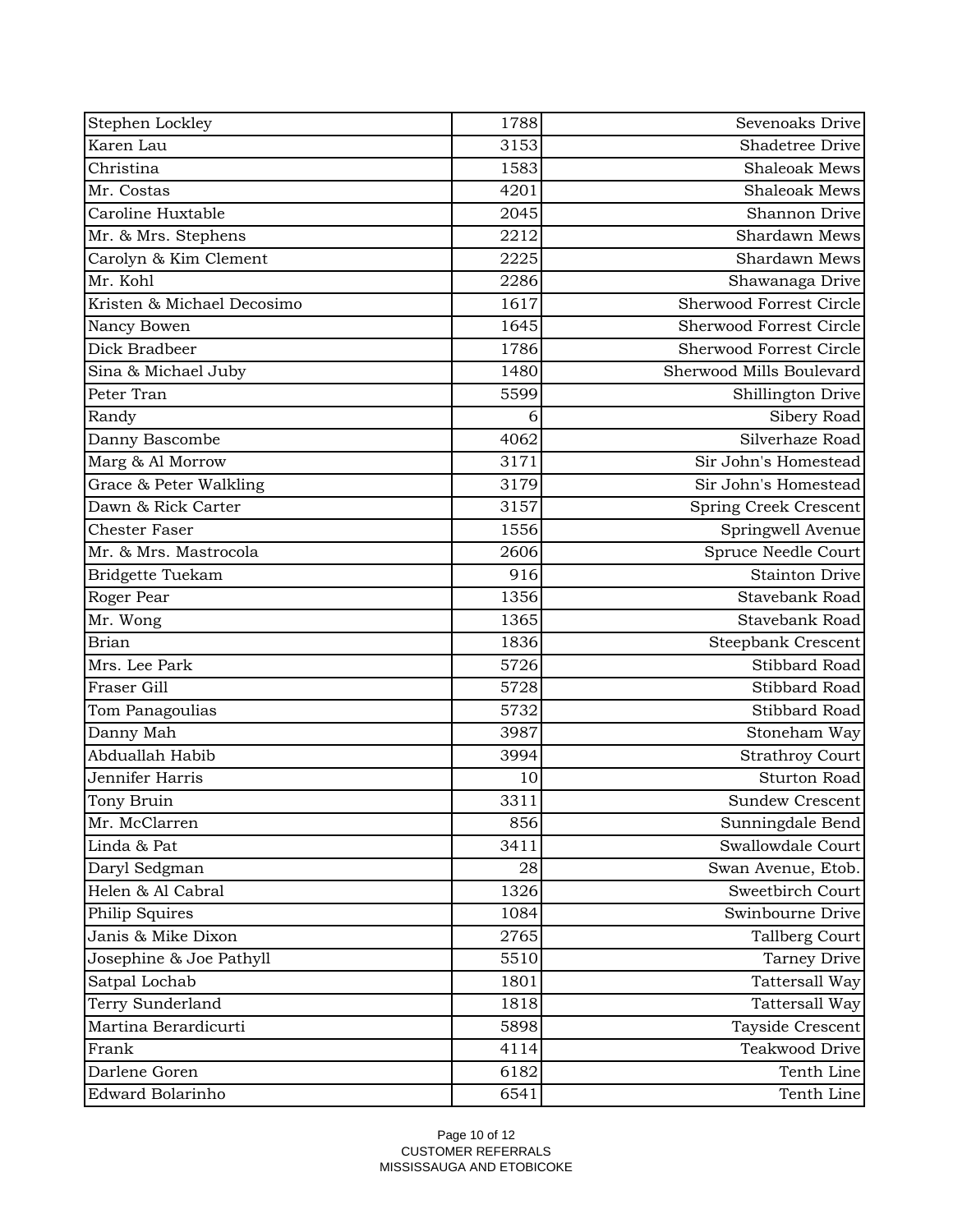| Karen & Ken Thom        | 6641 | Tenth Line              |
|-------------------------|------|-------------------------|
| Mark MacFarlane         | 7273 | Terragar Blvd.          |
| Cynthia & John Shard    | 3527 | The Credit Woodlands    |
| Kevin & Anna Andrews    | 4531 | The Gallops             |
| George Benedik          | 867  | The Greenway            |
| Margaret A. Hansen      | 379  | The Thicket             |
| Eric Simpson            | 425  | The Thicket             |
| Robert Slater           | 4259 | Thom Gardens            |
| Mr. Cathcart            | 4320 | Thom Gardens            |
| Pedro Caraballo         | 7154 | <b>Tottington Drive</b> |
| Marg & Dave Gross       | 2828 | <b>Tradewind Drive</b>  |
| Mr. & Mrs. Gregory      | 4118 | Trapper Crescent        |
| Don McCleod             | 4120 | Trapper Crescent        |
| Doug Dean               | 6571 | Treviso Terrace         |
| Fen & Terry Lin         | 6589 | Treviso Terrace         |
| Mr. & Mrs. Harrison     | 6594 | Treviso Terrace         |
| Mohamed Najeebuddin     | 3275 | Trisha Downs            |
| Janice & Bruce Crockett | 1714 | <b>Truscott Drive</b>   |
| Mr. Beck                | 5851 | Turney Drive            |
| Sue & Don Korana        | 5866 | Turney Drive            |
| Donna & Glenn Rogers    | 5872 | Turney Drive            |
| Mrs. Evans              | 1272 | Twin Oaks Dell          |
| Mr. Bessard             | 1191 | Vanier Drive            |
| Greg                    | 4136 | Varden Court            |
| Dale Dunning            | 4140 | Varden Court            |
| <b>Bob Ray</b>          | 4144 | Varden Court            |
| David Abdulla           | 1030 | Veroli Court            |
| Archana Asdhir          | 4367 | Violet Road             |
| Karl Masching           | 2320 | Wadding Crescent        |
| Pat & Dennis Fennessy   |      | Wanita Road             |
| <b>Steve Lougheed</b>   | 29   | Wanita Road             |
| Clair Whatts            | 47   | Wanita Road             |
| Carol Camp              | 48   | Wanita Road             |
| Mr. Raine               | 95   | Wanita Road             |
| Jasper Moulton          | 5152 | Warwickshire Way        |
| Mr. & Mrs. Macdonald    | 1476 | Wateska Blvd.           |
| Jan & Randy Scott-Wood  | 1545 | Wateska Blvd.           |
| Kim Bassett             | 3266 | <b>Waxwing Drive</b>    |
| Anne MacGreg            | 56   | Wayland Avenue          |
| Susan Bisaillon         | 49   | Wendover Road           |
| Wayne Doutrie           | 4228 | White Spruce Court      |
| Lisa Mota               | 5463 | Whitehorn Avenue        |
| Qun Chen                | 2567 | Wickham Road            |
| Mr. & Mrs. Lomous       | 316  | Willa Road              |